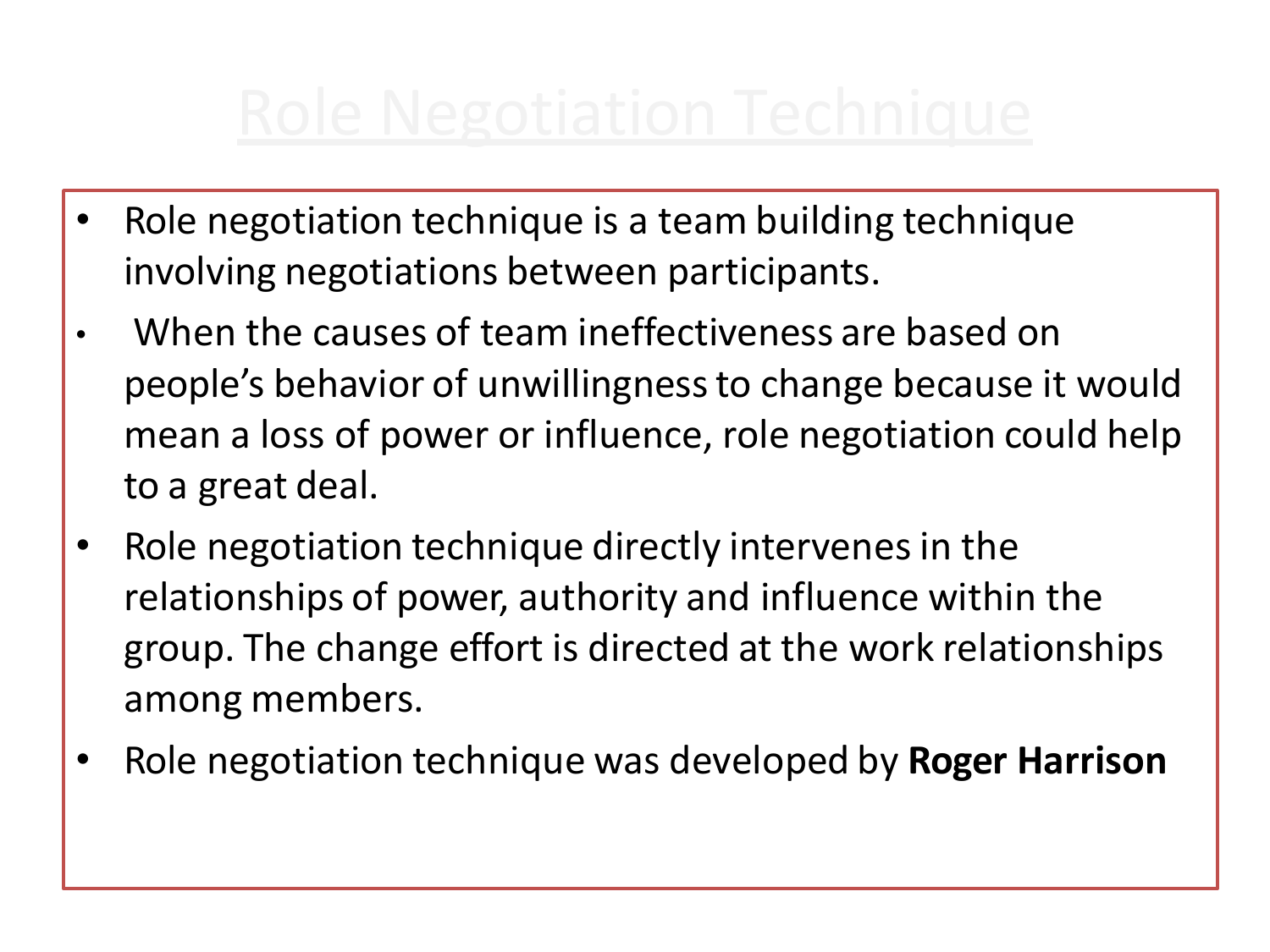# The steps in Role Negotiation **Technique**

- Contract Setting
- **Issue Diagnosis**
- Influence Trade



- Appreciation and Concerns Exercise
- **Visioning**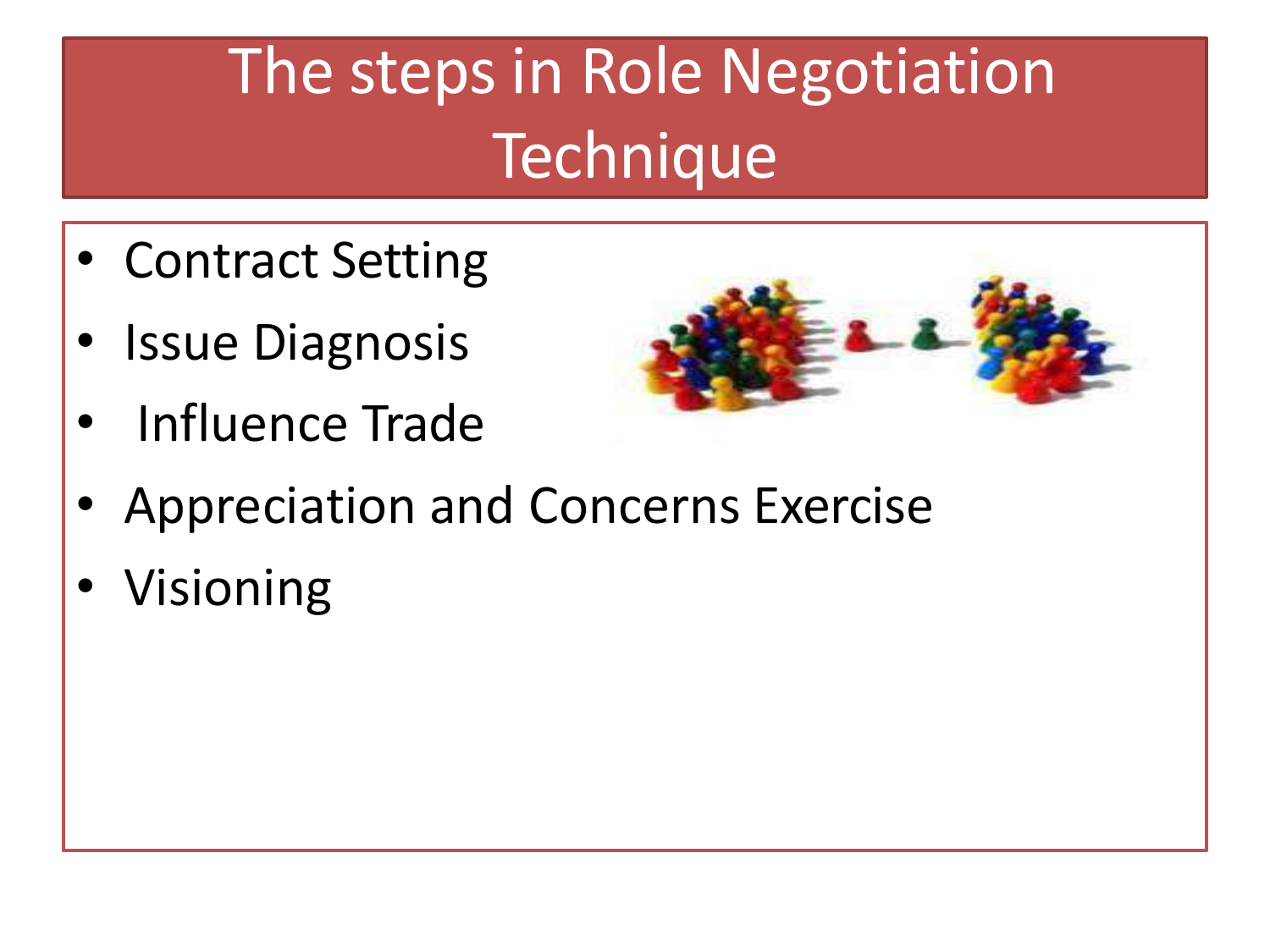## 1. Contract Setting

- OD consultant establishes the climate. OD consultant sets the ground rules.
- The focus is on work behaviors, not feelings about people.
- There needs to be specificity in stating what is needed in terms of:
- $\triangleright$  what work behavior needs to be started
- $\triangleright$  what work behavior needs to be stopped
- $\triangleright$  what work behavior needs to be continued
- The session will consist of individuals negotiating with each other to arrive at a written contract of what behaviours each will change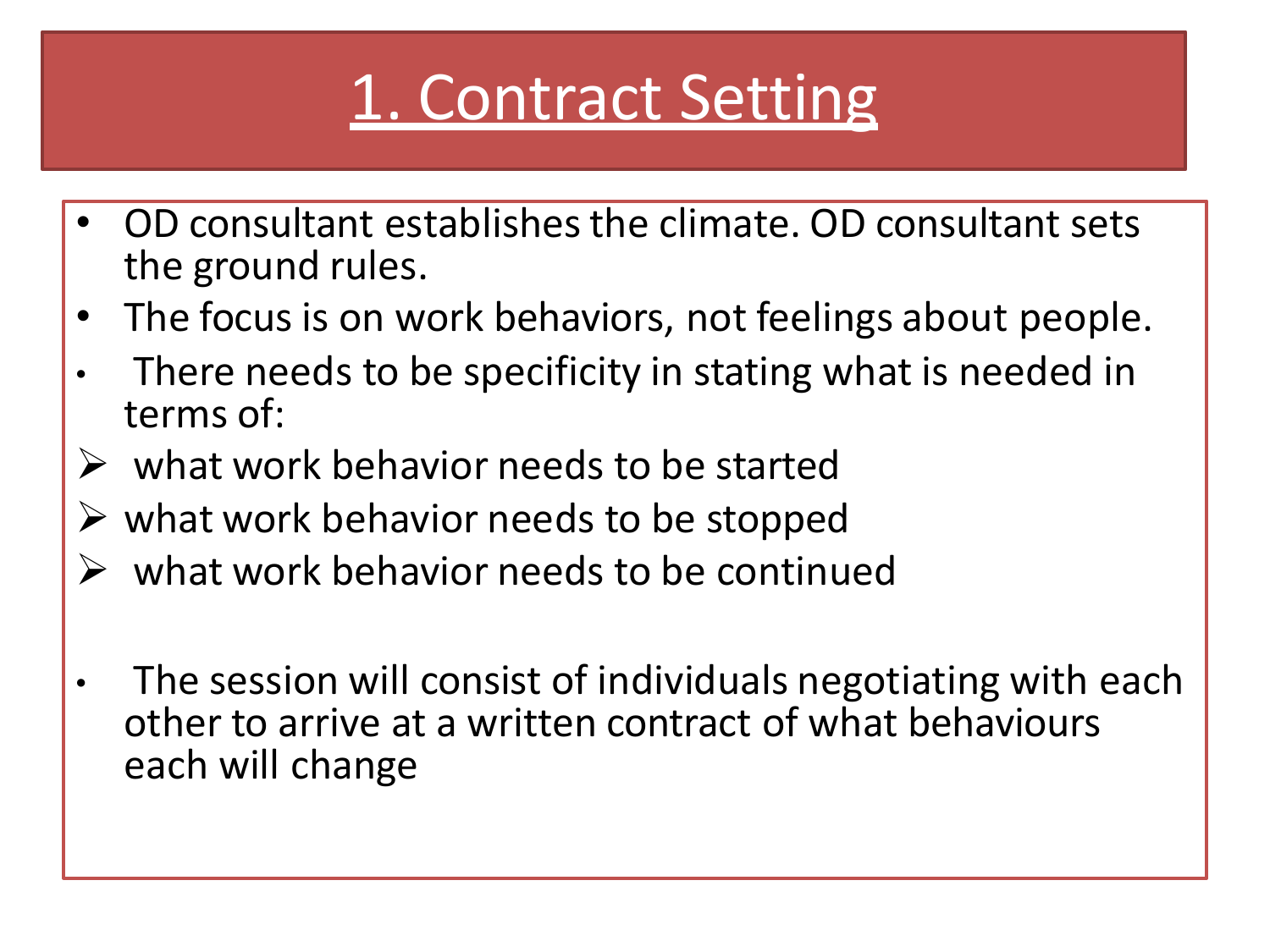### 2. Issue Diagnosis

- Individuals think about their own effectiveness improvement.
- Issue Diagnosis Individuals think about how their own effectiveness can be improved, if others change their work behaviors. Then, each person fills out an issue diagnosis form for every other person in the group. On this form, the individual states what he or she would like the other to do more, less or unchanged. This is shared.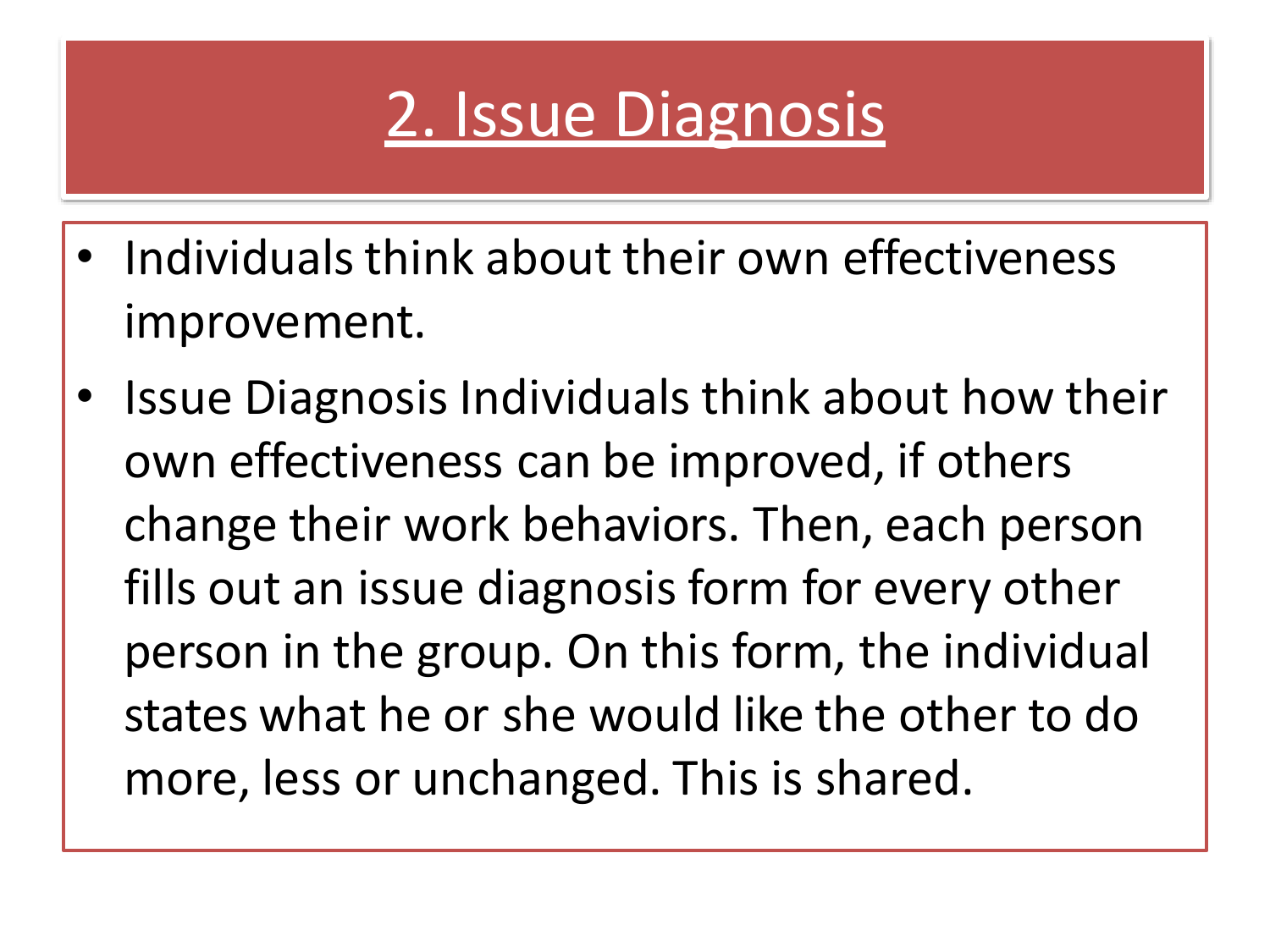#### 3. Influence Trade

- Individuals discuss most important behaviour changes expected from the other side and it leads to fruitful ends.
- The negotiation ends when all parties are satisfied that they will receive a reasonable return for whatever they are willing to forego, agreed through a contract.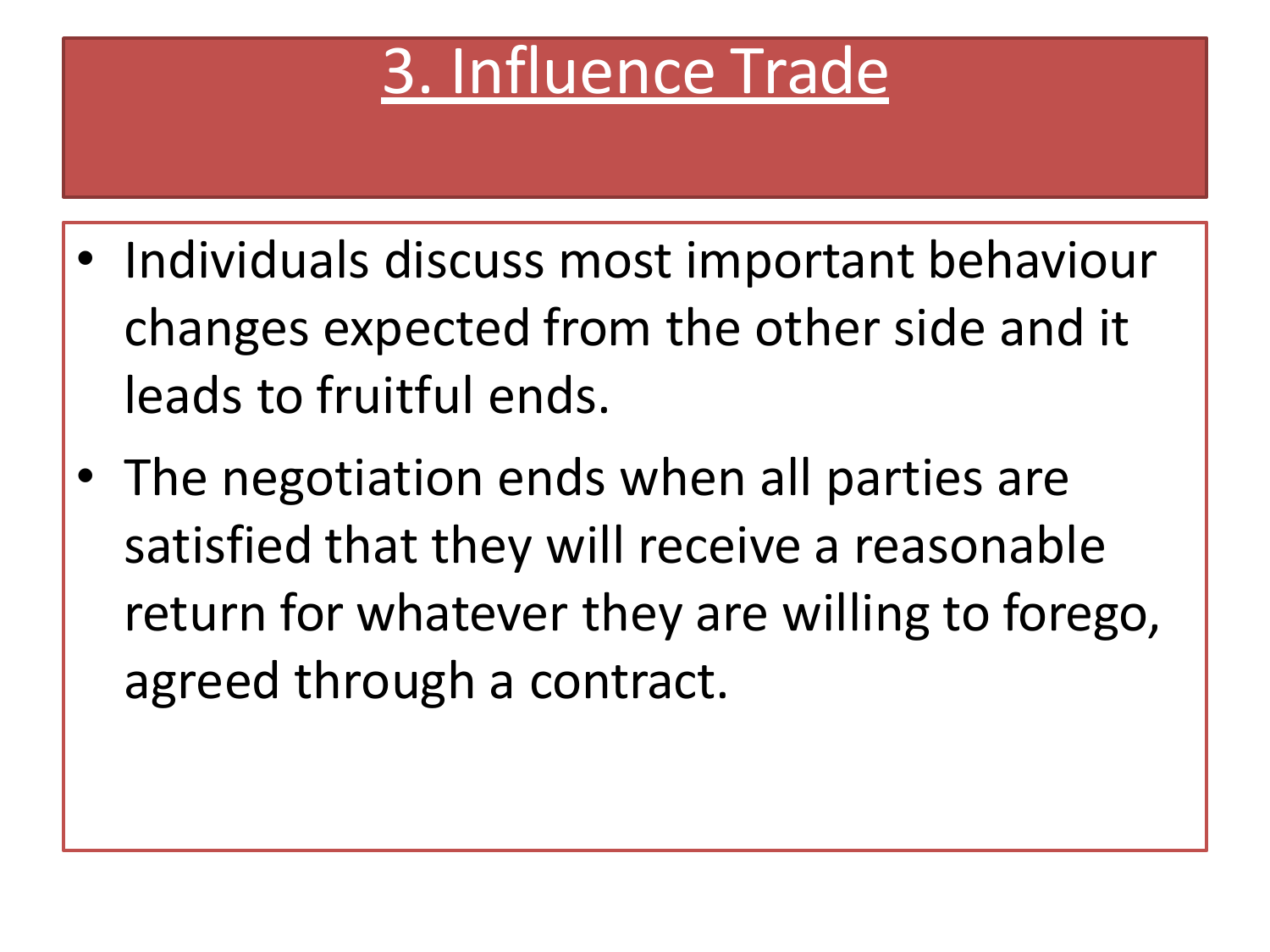#### 4. Appreciation and Concerns Exercise

If the deficiency happens to be lack of appreciation, avoidance of confronting concerns and talents, then this will help. The facilitator (or consultant) will ask members to write one to three appreciations for each member of the group. Then the facilitator will ask members to jot down one or two minor irritants or concerns relative to each person. This forms the basis of further discussion.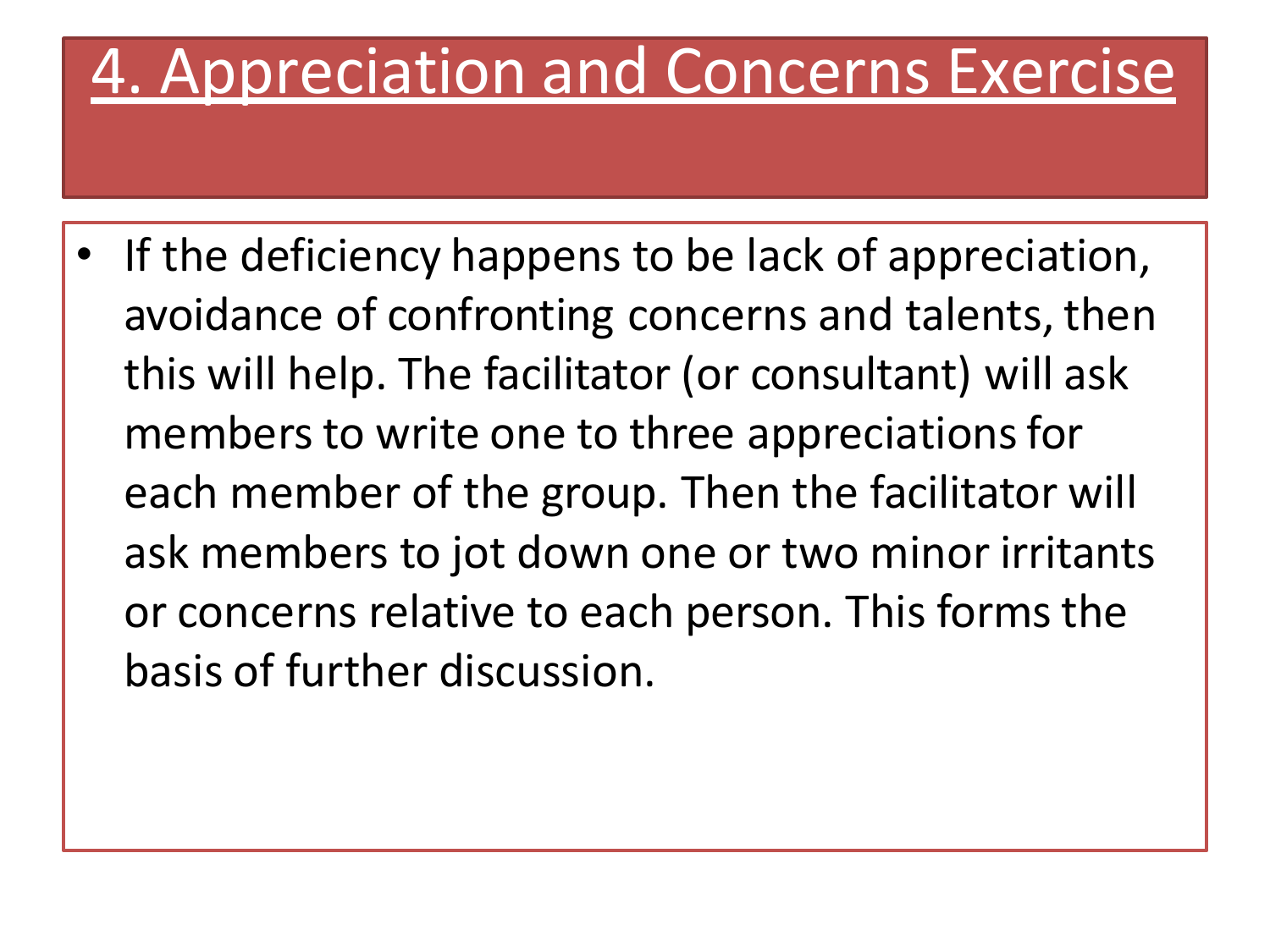

• Group members in one or more organisational groups describe their vision of what they want the organisation to be in future (by 6 months to 5 yrs).